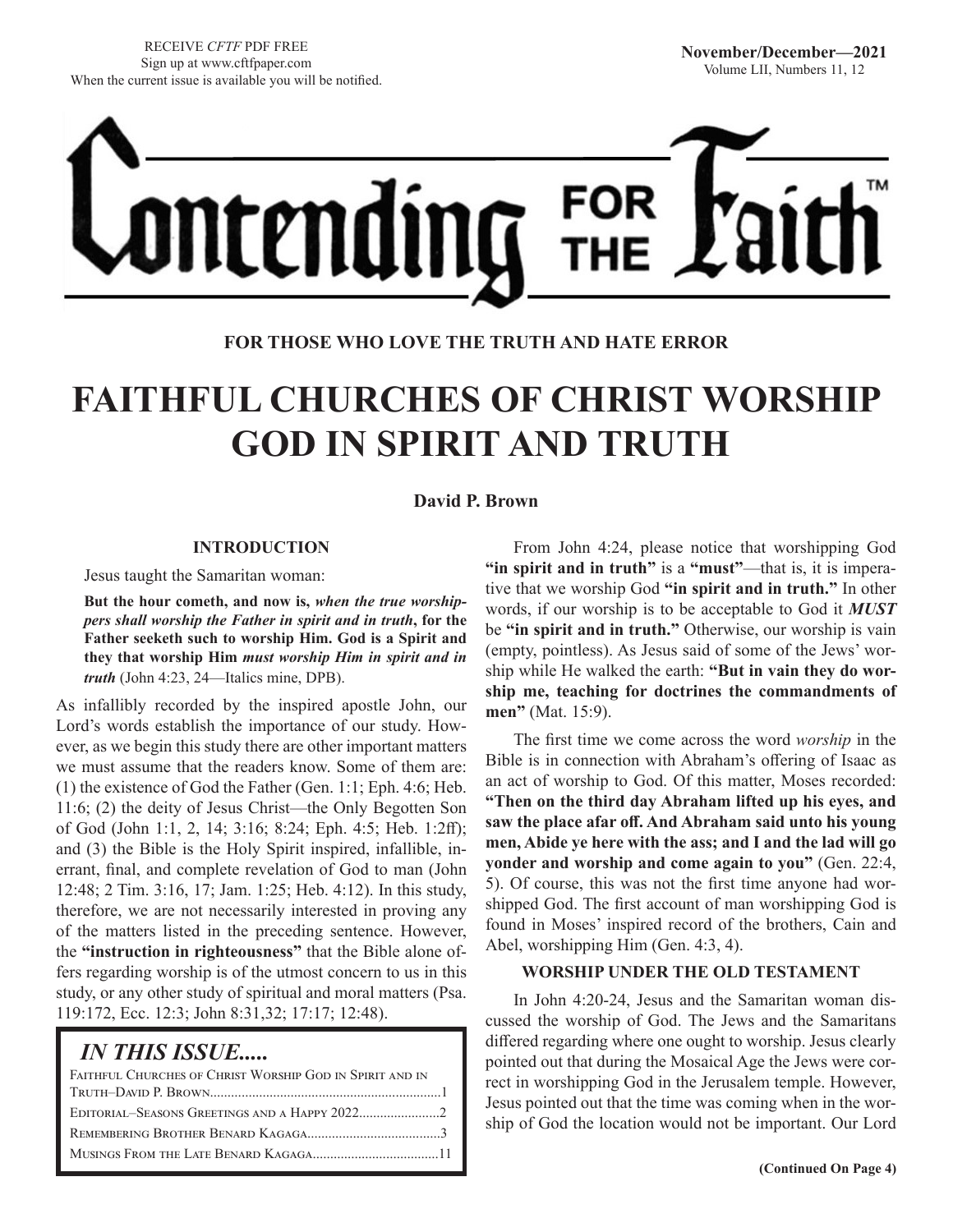

## **David P. Brown, Editor and Publisher dpbcftf@gmail.com**

*COMMUNICATIONS received by CONTENDING FOR THE FAITH and/or its Editor are viewed as intended FOR PUBLICATION unless otherwise stated. Whereas we respect confidential information, so described, everything else sent to us we are free to publish without further permission being necessary. Anything sent to us NOT for publication, please indicate this clearly when you write. Please address such letters directly to the Editor David P. Brown, P.O. Box 2357, Spring, Texas 77383 or dpbcftf@gmail.com. Telephone: (281) 350-5516.*

## *FREE—FREE—FREE—FREE—FREE—FREE*

*To receive CFTF free, go to www.cftfpaper.com and sign up. Once done, you will be notified when the current issue is available. It will be in the form of a PDF document that can be printed, and forwarded to friends.*

#### **SUBSCRIPTION RATES FOR THE PAPER EDITION**

*Single Print Subs: One Year, \$25.00; Two Years, \$45.00. NO REFUNDS FOR CANCELLATIONS OF PRINT SUBSCRIPTIONS.*

## **ADVERTISING POLICY & RATES**

*CONTENDING FOR THE FAITH exists to defend the gospel (Philippians 1:7,17) and refute error (Jude 3). Therefore, we advertise only what is authorized by the Bible (Colossians 3:17). We will not knowingly advertise anything to the contrary and reserve the right to refuse any advertisement.*

*All setups and layouts of advertisements will be done by CONTENDING FOR THE FAITH. A one-time setup and layout fee for each advertisement will be charged if such setup or layout*  is needful. Setup and layout fees are in addition to the cost of *the space purchased for advertisement. No major changes will be made without customer approval.*

*All advertisements must be in our hands no later than one month preceding the publishing of the issue of the journal in which you desire your advertisement to appear. To avoid being charged for the following month, ads must be canceled by the first of the month. We appreciate your understanding of and cooperation with our advertising policy.*

*MAIL ALL SUBSCRIPTIONS, ADVERTISEMENTS, AND LET-TERS TO THE EDITOR, P. O. Box 2357, Spring, Texas 77383- 2357. COST OF SPACE FOR ADS: Back page, \$300.00; full page, \$300.00; half page, \$175.00; quarter page, \$90.00; less than quarter page, \$18.00 per column-inch. CLASSIFIED ADS: \$2.00 per line per month. SETUP AND LAYOUT FEES: Full page, \$50.00; half page, \$35.00; anything under a half page, \$20.00.*

*CONTENDING FOR THE FAITH is published bimonthly. P. O. Box 2357, Spring, Texas 77383-2357 Telephone: (281) 350-5516.*

> **Ira Y. Rice, Jr., Founder August 3, 1917–October 10, 2001**

## *Editorial...*

## **SEASON'S GREETINGS AND BEST WISHES FOR A HAPPY 2022**

We are constantly reminded of all those who support *CFTF*. We are, therefore, thanking you for your continued support and praying that God will richly bless you in your faithful service to Him. We also request that you remember us in our efforts to propagate the gospel and defend the faith. As I have said and written on many occassions over the years, we do not know how much longer we will be physically able to do this work, but we intend to engage in it as long as the Lord permits.

The late bro. Ira Y. Rice, Jr. started *CFTF* over fifty years ago to identify, expose, and refute error, and those who teach it. Whether it is doctrine that looses men from what God in His Word binds on them, or doctrines that bind on us what the Bible does not, without fear or favor, whether from friend or foe, we continue to engage in the same. However, as we continue in the same, we also plead for those brethren in error to repent of whatever their error is, come out of it, and return to the truth of God's Word.

Time is uncertain and brief and we do not know how much longer we will continue in the flesh or when the Lord will return to judge the world in righteousness at the end of time. Thus, the words of the old gospel hymn written by Jeannie Wilson, "Hold To God's Unchanging Hand," should be taken to heart. In part it reads:

> *Time is filled with swift transition, Naught of earth unmoved can stand, Build your hopes on things eternal, Hold to God's unchanging hand.*

> *Trust in Him who will not leave you, Whatsoever years may bring, If by earthly friends forsaken Still more closely to Him cling.*

*When your journey is completed, If to God you have been true, Fair and bright the home in glory Your enraptured soul will view*

*Refrain: Hold to God's unchanging hand, Hold to God's unchanging hand; Build your hopes on things eternal, Hold to God's unchanging hand;*

We close with the following scripture:

**Let us hear the conclusion of the whole matter: Fear God, and keep his commandments: for this is the whole duty of man. For God shall bring every work into judgment, with every secret thing, whether it be good, or whether it be evil**  (Ecc. 12:13, 14).

**—David P. Brown, Editor**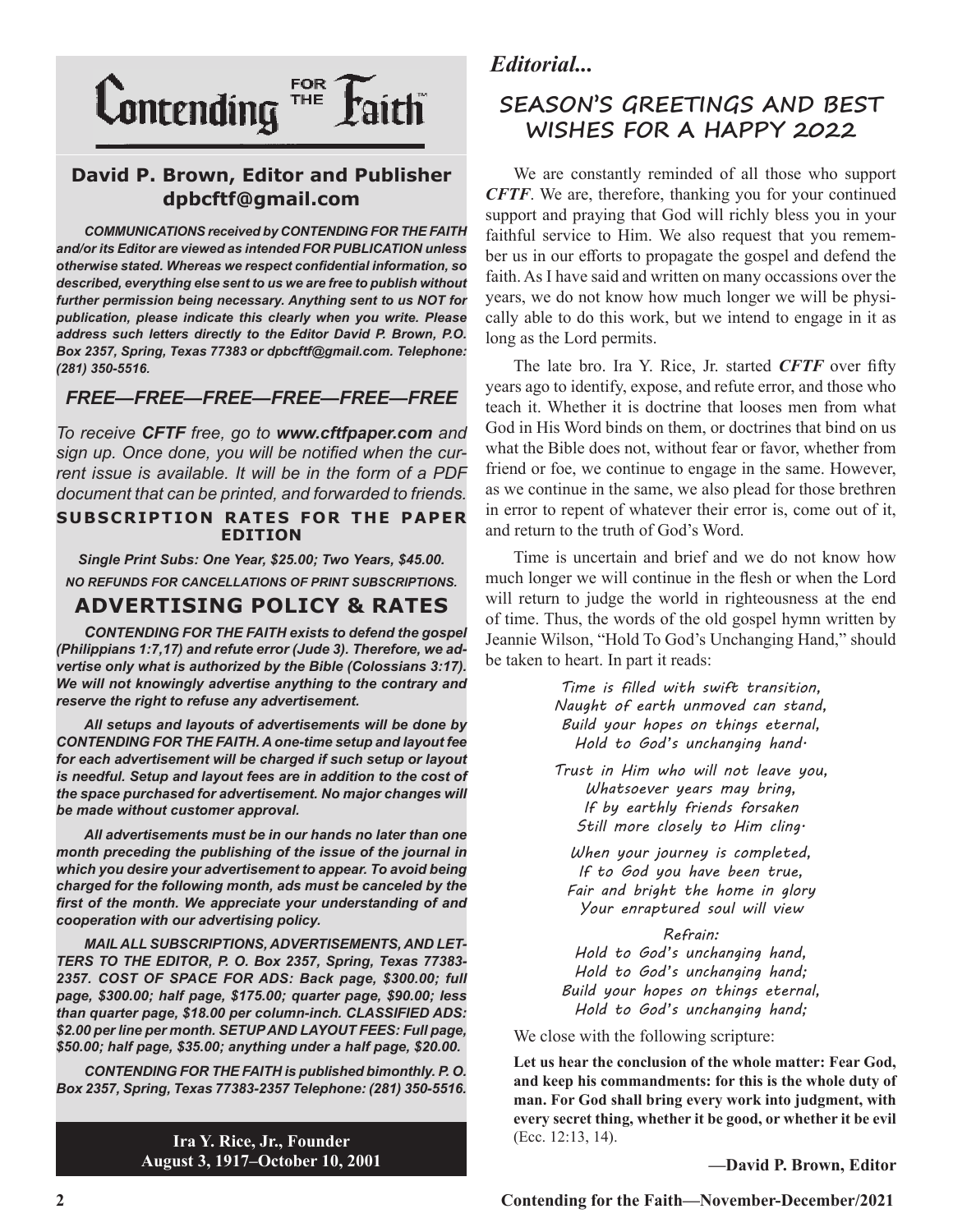# **REMEMBERING OUR BROTHER IN THE LORD** BENARD KAGAGA

When the news came that bro. Benard Kagaga had died, we were surprised and greatly saddened. Bro. Kagaga had posted on Facebook that he had entered the hospital because of chest pains, but his health declined rapidly.

Following his death, we learned he was being treated for tuberculosis. He had undergone about five months of treatment with one month remaining at the time of his demise. The doctors reported that the immediate cause of his death was an enlarged liver that caused his kidneys to fail, resulting in cardiac arrest on Saturday, November 27. Although the doctors were able to get his heart started again, they determined he



was brain dead. Having worked with him for 17 hours following his cardiac arrest he was pronounced dead on Sunday afternoon, November 28.

The burial service took place on December 15 with a memorial service scheduled for December 25.

We extend our deepest sympathy to Benard's dear wife, Dorothy, and their children. Our condolences are also extended to his brother in the flesh and in the Lord, Veroon Wasonga, along with the rest of Benard's family and friends, including the many brethren who are mourning his loss.

**—Editor**

## **Benard Okoo Kagaga (1976-2021)**

## tttttttttttttttttttttttttttttttttttttttttttttttttttttttttttttttt

# **PROCLAIMING AND DEFENDING THE GOSPEL**

After much study, brother Benard Kagaga was converted from the Roman Catholic Church in 1994. From that point forward, till the end of his busy and faithful life, he worked tirelessly to teach the Gospel to as many as he could reach.

Since his conversion, he and his brethren, one of which is his brother in the flesh and the Lord, Veroon Wasonga, have baptized hundreds and established many churches of Christ in Kenya, East Africa. He has done this through his work with the Kalamindi Church of Christ, his home congregation. These churches are within Nyanza province, Western Province, Nairobi province, and Rift valley province.

Bro. Kagaga started a school of preaching in 2008 in Ndhiwa. This he did because of his desire to see the gospel spread far and wide through men who are properly trained to preach and defend the pure gospel of Christ (2 Tim. 2:2). He realized that many churches were and are being influenced by liberal (those who loose people from what God in His Word binds on them) churches such as the Nairobi Great Commission school, a school heavily influenced by Abilene Christian University (ACU). (See the March 2020 issue of *CFTF* for more information concerning the inroads of liberalism in that part of the world.)

Benard was not only concerned about getting the gos-

pel to those who had never heard it, but he was also greatly concerned about apostasy among the saints in Western Kenya. He did much to keep the churches of Christ and preachers of that area sound in the faith. Besides opposing those false brethren who teach the "social gospel" and fellowship denominations, he earnestly and boldly contended for the faith regarding such errors as "antism" (doctrines binding on brethren what the New Tesament does not bind), brought into that area by Keith Sharp. He recognized and opposed David (Dave) Miller's error on the re-evaluation and reaffirmation of elders of which false doctrine Miller has never repented. Furthermore, brother Kagaga recognized the errors coming out of the Bear Valley Bible Institute through a school in Kisumu near Ndhiwa. Also he recognized and opposed the erroneous doctrine that permits Christian family members to engage in acts of fellowship with erring family members after Christian fellowship has been scripturally withdrawn from them.

Benard was willing to sacrifice whatever was required of him to be faithful to the Lord. In Benard's dying moments, his mind was on the work of spreading and defending the gospel. To his brother, Veroon Wasonga, he said, "The work must continue." Our prayers to God are also to that end.

**—Editor**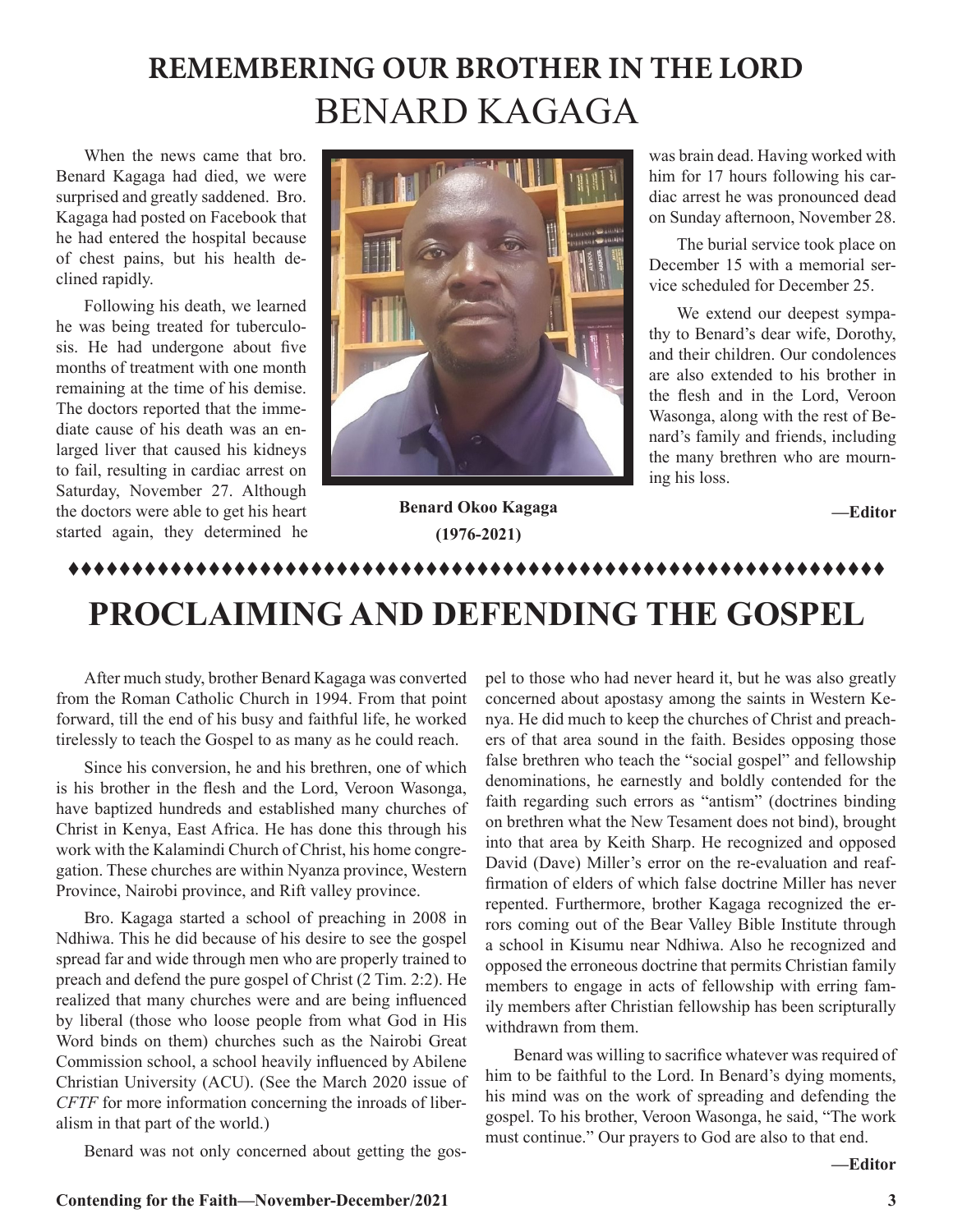#### **(Continued From Page 1)**

emphasized that God is Spirit and, therefore, He must be worshipped in spirit and in truth.

To make sure that we remain in the context of John 4:20- 24, we must realize that Jesus is contrasting the worship of God under the Old Testament with the coming worship of God in the Christian dispensation by members of His church.

To offer acceptable worship to God under the Old Testament, the Jews (as was the case with Abraham and the patriarchs in the Patriarchal Age) were required to worship God from the heart (Deu. 6:4-7; Isa. 1:10-18) as God's Word directed them (Deu. 5:32, 33). Thus, we logically must conclude that Christian worship under the teaching of the New Testament is to be different from superior to that done by those under the Old Testament. Further, we are forced to the conclusion that worshiping God **"in spirit and in truth"**  involves far more than worshiping from the heart according to Old Testament directions.

Without fear of successful contradiction, we affirm that the New Testament system applied properly to one's whole life leads to the highest spiritual level possible for one to live in this world. Thus, worship as a part of the Christian system is the most spiritual form of worship possible for man while he abides in the flesh. This, the Old Testament could not and was never meant to do. The inspired writer of the Hebrews epistle labored to point out that the Law of Moses was a system steeped in "carnal" ordinances (Heb. 9:1-10)—(1) a physical structure, (2) special priesthood, (3) clothing for priests, (4) lamp stands, (5) burning incense, (6) mechanical instruments of music, (7) feast days, (8) and animal and meal sacrifices. These appealed to the physical senses of man. Notice that under the Old Testament physical ordinances were temporary. They lasted until **"the time of reformation"** (Heb. 9:9-10). This occurred with the coming of the New Testament.

As it does to the Christians daily conduct, New Testament worship gives great emphasis to the spiritual nature of man. Consider the following: (1) God's temple is now spiritual (the church), composed of Christians only and the only Christians (1 Cor. 3:16; Eph. 2:19-22); (2) All Christians are priests (1 Pet. 2:5, 9); (3) Christians prayers are as sweet incense (Rev. 5:8); (4) Their heart strings are struck in the worship of God as they teach one another, singing pslams, hymns, and spiritual songs (Eph. 5:19; Col. 3:16); (5) Christians observe the Lord's Supper (Acts 20:7; 1 Cor. 10:16-17; 11:17-34); and (6) Spiritual sacrifice in the acts of worship are given great emphasis (Heb. 13:15).

As Jesus declared, the new worship of the Christian Age is more in harmony with the essence and, thus, the nature of God—**"God is Spirit."** Again, the design of New Testament worship relates and gives greater emphasis to man's spiritual nature—that which is real and abiding and not in carnal

type and shadow (Heb. 10:1). Thus, to the Samaritan woman Jesus spoke of a worship to come that was more in keeping with truth and reality (John 1:17; Gal. 5:22-25; Phi. 4:8, 9). Remember, God seeks those worshippers who worship Him in spirit and truth. Thus, we appeal to New Testament authority for the worship of the New Testament church (Acts 2:42; Col. 3:17). As God is Spirit, we emphasize the meaning of spiritual words that our spirits will be in harmony with His New Testament worship does not emphasize how things look, or sound, or feel, but gives great emphasis to the state of mind formed by one's correct understanding of God's Word. Assuredly, Christians can worship God anywhere and anytime, with true spiritual worship (Acts 16:25).

#### **WORSHIP DEFINED**

Let us now make sure we understand what the word *worship* means. Worship is not something that only takes place in the mind, but it also requires certain actions. In other words, when worship God, what are we to be thinking and doing? Since we are under the authority of Jesus Christ as it is manifested in the Words of His New Testament, in order to answer the preceding question we will note the meaning of the original Greek words of the New Testament pertaining to worship (Mat. 28:18; Col. 3:17; John 12:48).

## **THE MEANING OF** *PROSKUNEO* **(TO WORSHIP) IN THE NEW TESTAMENT**

Consulting any reputable Greek lexicon, we learn that the Greek word most frequently translated "worship" is *proskuneo*. It is translated "worship" or "worshipped" 60 times in the New Testament.

The number in the following quote is the number for the Greek word appearing in the dictionary portion of *Strong's Exhaustive Concordance*. Of *proskuneo* Strong wrote:

4352 *PROSKUNEO* (59): *kuneo* = to kiss + *pros* = toward; literally, to blow a kiss. Hence, *proskuneo* means to show a literal, physical gesture of acquaintance, friendship, or affection. *Proskuneo* is usually translated "worship," which means much more than a physical gesture.

To further understand the significance of *proskuneo* please consider the following information. In the New Testament, *proskuneo* is always translated "worship." According to *Thayer's Greek Lexicon,* the word specifically means:

...to kiss the hand to (towards) one, in token of reverence among the Orientals, esp. the Persians, to fall upon the knees and touch the ground with the forehead as an expression of profound reverence in the NT by kneeling or prostration to do homage (to one) or make obeisance, whether in order to express respect or to make supplication. It is used of homage shown to men and beings of superior rank—(1) to the Jewish high priests; (2) to God; (3) to Christ; (4) to heavenly beings; (5) to demons.

William Tyndale was the first scholar to translate the Greek New Testament into English. He chose to use the English verb "to worship" to translate the Greek *proskuneo* 

## **4 Contending for the Faith—November-December/2021**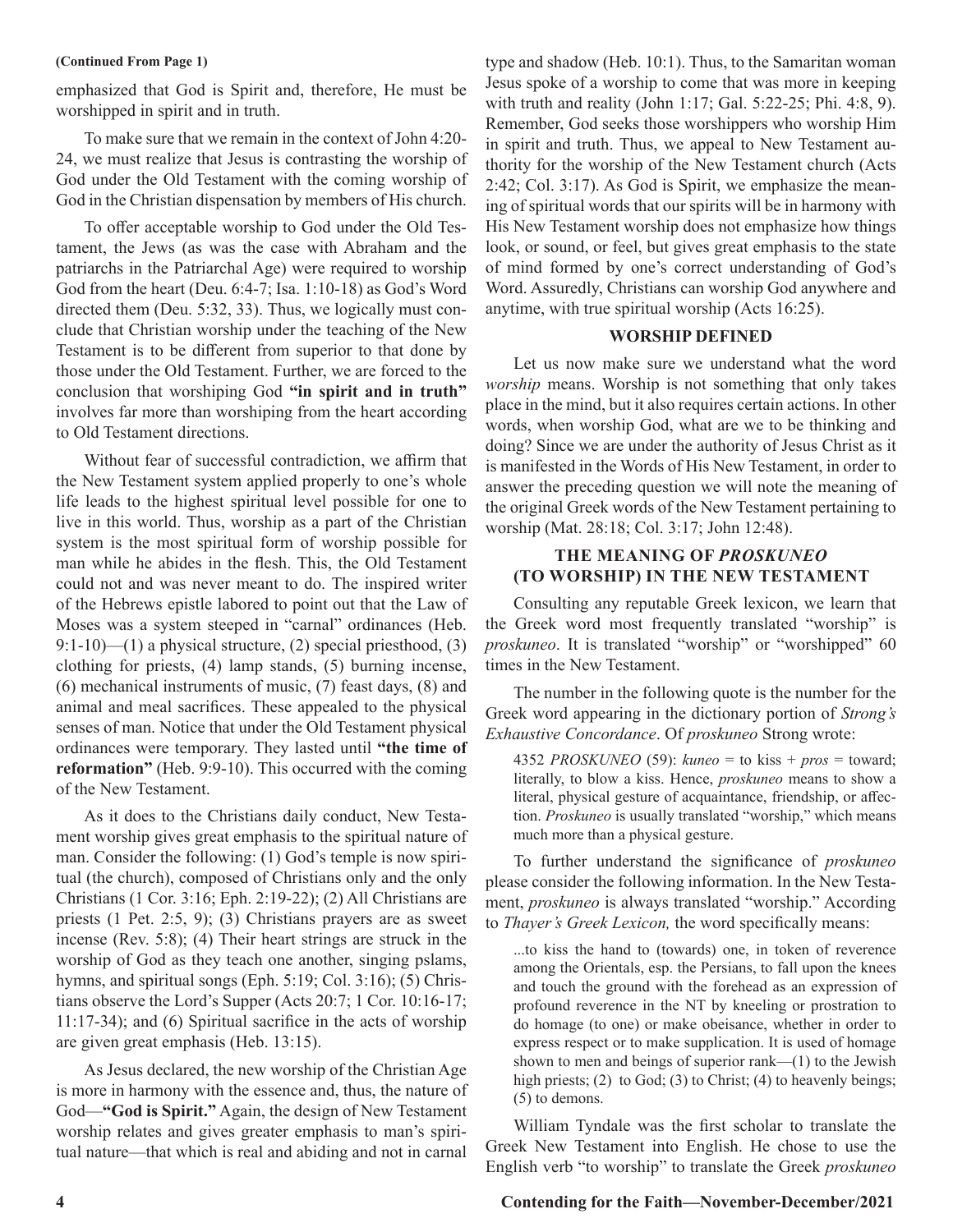(to bow down). Tyndale employed the English "worship" as equivalent to the Greek "bow down." When we read "to worship" in the English Bible, we must think 'to show homage or obeisance" to God, a person of authority, or to false gods. Thus, the worshipper's devotion, adoration, and praise of God that begins in the mind of the worshiper is manifest in the acts of worship authorized by the New Testament (Col. 3:17).

In the New Testament, when *proskuneo* referred to the Lord, it meant bowing down before His majesty. Bowing down as a physical posture was a metaphor for submitting to His sovereign will and desire.

Again, in consulting the Greek lexicons, we learn *proskuneo* referred to worshiping the Father or the Son, by the disciples or the twenty-four elders before the throne of the Almighty (Rev. 5:14; 19:4). It was used regularly in the Greek aorist tense. The aorist tense expressed pointed or punctiliar action (in contrast to linear or ongoing action), implying that worshiping was considered a decisive or resolute moment of obedience or submission in the worshiper's relation to the Father or the Son of God.

There are two exceptions to this procedure. Jesus used the present tense (describing linear or ongoing action) when talking to the Samaritan woman (John 4) to refer to the worship that was currently taking place while they were discussing the matter. The other exception was when Jesus used the future tense to refer to action that was yet to take place in their lives.

#### **IS "ALL OF LIFE IS WORSHIP?"**

Some have erroneously taught "except for sin, all of one's life is worship." They have appealed to versions of the Bible that have translated the Greek word *latreia* in Romans 12:1 into the English word *worship*. In Romans 12:1, 2 Paul wrote:

**I beseech you therefore, brethren, by the mercies of God, that ye present your bodies a living sacrifice, holy, acceptable unto God, which is your reasonable service. And be not conformed to this world: but be ye transformed by the renewing of your mind, that ye may prove what is that good, and acceptable, and perfect, will of God.**

The *ASV* (1901) has **"spiritual service"** rather than **"reasonable service,"** but the translators of the *KJV, NKJV, 21st Century KJV,* and *ASV* translate *latreia* into our English word *service* not worship. Thus, they would have Paul teaching that offering our bodies to be living sacrifices is our "reasonable or spiritual worship" rather than **"service."**

To translate *latreia* into "worship" rather than **"service"**  in Romans 12:1 lacks consistency with the use of the Hebrew word for worship *shachah* in the Old Testament and the Greek word for worship *proskuneo* in the New Testament.

The Greek word translated **"reasonable"** was *logikos* 

meaning "rational." The word rendered **"service"** was *latreia* referring to the activities of the priests in taking care of their temple duties. Therefore, **"reasonable service"** identified the obedient posture of believers as their rational response to the Lord's incredible mercy and grace. To translate l*atreia* with "worship" is a very bad rendering. **<sup>1</sup>**

Textually, the translation is more accurate as **"service."** What Paul is teaching is this: Christians are to live surrendered sacrificial lives as the authority of Christ teaches citizens of His kingdom to live (Col. 3:17). Thus, by inspiration of the Holy Spirit Paul used the word *latreia* here, rather than *proskuneo.* The faithful Christian life was not devoted as was the Mosaical system to carnal animal sacrifices and offerings, but the Christians very body is surrendered in all things to God through faithful adherence to Christ via the gospel system. And, it is importance to realize that the apostle did not call such "worship" but *"reasonable service."*

*Thus, we conclude that all of the Christian's life is service to God (Col. 3:17) but, for the reasons already studied, not all that a Christian does is worship to Him.* Abraham was not worshipping God as he made preparation to go where the Lord told him, or as he traveled to the place where God told him to go. Abraham, himself said, to the young men, after arriving in the general area of where God had told him to go to make the specified sacrifice, wait here and we will go yonder and worship and return again to you (Gen. 22:5).

Again, Christians worship of God is composed of specific New Testament authorized acts of homage offered from the heart to God. One is not worshipping God when he is mowing his lawn, playing golf, fishing, or using the rest room. But such would be the case if "except for sin, all that a Christian does is worship." The absurdity of such things being considered as worship ought to be readily seen. And they are easily seen by anyone that can see through a barrel with both ends knocked out. Thus, we see no need for further elaboration on refuting this silly and false doctrine.

#### **TO SUMMARIZE**

Worship is an active verb (worshiping) in the New Testament rather than a noun (worship service). It referred to pointed events in the lives of believers when they bowed in homage and obeisance to the Lord in acts of worship authorized by the New Testament, thereby expressing their resolute submission to His sovereign will in their lives in these specific acts designed to show the same.

We may conclude that the worship demanded by God of man and revealed by Jesus in His conversation with the Samaritan women is this:

1. Acceptable worship must originate in our inward man (spirit, heart).

2. Acceptable worship must be directed as acts of homage to God.

#### **Contending for the Faith—November-December/2021 5**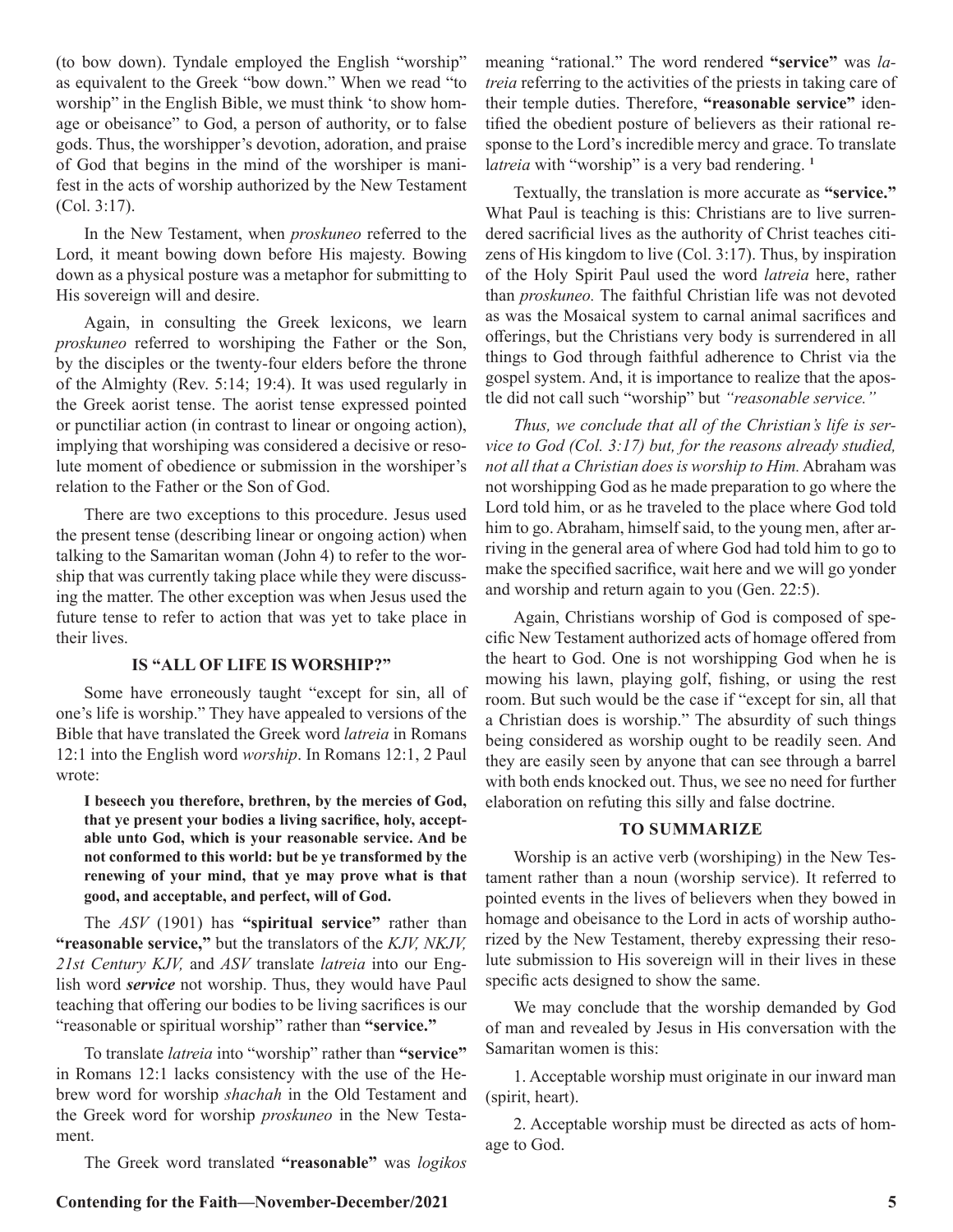3. The Truth of the New Testament of Christ must guide us in these acts or avenues of worship so that we may be on the highest possibly spiritual level (Col. 3:16, 17).

4. Worship, therefore, denotes reverence toward and homage from the heart paid to God in certain acts of worship taught in the New Testament.

#### **VAIN WORSHIP**

Being that the Old Testament was written for our learning (Rom. 15:4), we will note certain examples of worship offered to God found in the Old Testament, which worship He did not receive. In noting said examples, we will emphasize why God would not accept the same.

Our first example of worship we have previously referenced. But now we will study it in more detail. This Old Testament account of worship is that of Cain and Abel, sons of Adam and Eve. It is found in Genesis 4:1-7.

Abel was a shepherd and Cain a farmer (**"tiller of the ground"**). Each brother worshipped God. But their worship of God differed. Abel brought the firstlings of his flock and offered them as a burnt offering to God, but Cain brought fruits of the ground. God **"had respect unto"** Abel and his offering, but unto Cain and his offering He **"had not respect."** Cain was angry with God's acceptance of Abel's offering and His rejection of his own. Why was Cain's offering (worship) not acceptable to God? Did Cain understand what God desired of the worshippers in expressing their homage to Him? The writer of Hebrews tells us that it was **"By faith Abel offered unto God a more excellent sacrifice than Cain, by which he obtained witness that he was righteous, God testifying of his gifts: and by it he being dead yet speaketh"** (Heb. 11:4). Faith comes by hearing the Word or God (Rom. 10:17). Thus, to act by faith is to act according to the teaching of God's Word. Abel complied with the Will of heaven in his worship to God as God's Word had instructed him, but Cain did not. Thus, God respected Abel's offering because Abel obeyed His commands. If God had respect for Abel's offering without telling either brother what He expected of them, then His respect would have been for Abel rather than the offering. The text does not tell us when, but by implication we know that at some point preceding the offering of their sacrifices, God had directly or indirectly instructed Cain and Abel as to what He expected them to do when they worshipped Him. The answer to our question regarding whether Cain knew or did not know what God required of him in his worship of God is yes—Cain knew as well as Abel what God required of him when he worshiped God. Abel was obedient, but Cain was disobedient. As a result, Abel's offering was accepted, and Cain's was rejected (Heb. 11:4).

Our second example of vain worship is recorded in Leviticus 10: 1, 2. Nadab and Abihu were sons of Aaron, the High Priest of God. They, therefore, were members of the tribe of Levi. According to the Law of Moses they had certain responsibilities for the tabernacle as well as conducting certain acts of worship to God for the people of Israel. On one occasion Nadab and Abihu took their censers and offered **"strange fire"** unto God (a strange thing was an unauthorized thing—it was strange to the teaching of God in the Law of Moses). As a consequence to their unauthorized action, God destroyed them with fire sent from heaven. The Scriptures state that they **"died before the Lord."** God had given them instructions as to where to obtain fire for this specific worship of Him. In getting the fire from an unauthorized source, the two brothers sinned. While some things may seem insignificant to us, any deviation from the prescribed worship set out in the Words of the Bible is, evidently, highly significant to God. Indeed, it is a serious matter to approach God. Therefore, we must approach Him only on His terms. Obviously from this account of Nadab and Abihu, we learn that God will accept only that worship from us which he has authorized, such authorization being revealed only in His Word.

Our third example of unacceptable worship to God is found in the conduct of King Saul (1 Sam. 13:1-14). After two years of being king, he attacked a garrison of Philistines with 3,000 men. But the Philistines gathered an army of 30,000 chariots, 6,000 horsemen, and **"people as the sand which is on the seashore in multitude"** and pitched for battle. The Israelite soldiers recognized their terrible situation, and the divine record tells us that they hid in caves, thickets, rocks, high places, and pits from the Philistines. Because of these sad events Samuel had instructed Saul to wait 7 days for him in Gilgal where and when Samuel would offer a sacrifice to God. Samuel was late in coming to Gilgal. And Saul panicked when he saw the people scattering from him. He, therefore, took it upon himself to offer a burnt offering and peace offering to God. As he finished offering the burnt offering, Samuel arrived. Recognizing what Saul had done Samuel asked him, **"What hast thou done?"** In answer to Samuel's question Saul said:

**I saw that the people were scattered from me, and that thou camest not within the days appointed, and that the Philistines gathered themselves together at Michmash; therefore said I, "The Philistines will come down now upon me to Gilgal, and I have not made supplication unto the Lord": I forced myself therefore, and offered a burnt offering.**

However, God was not interested Saul's sacrifice. He was interested in Saul conducting himself according to His Will. He desired Saul's obedience. In response to Saul, Samuel replied: **"Thou hast done foolishly: thou hast not kept the commandment of the Lord thy God, which He commanded thee."** Samuel then informed Saul of the consequences of his disobedience—God would take the kingdom from Saul and give it to a man **"after His own heart."** From this divinely given example we learn that God is not inter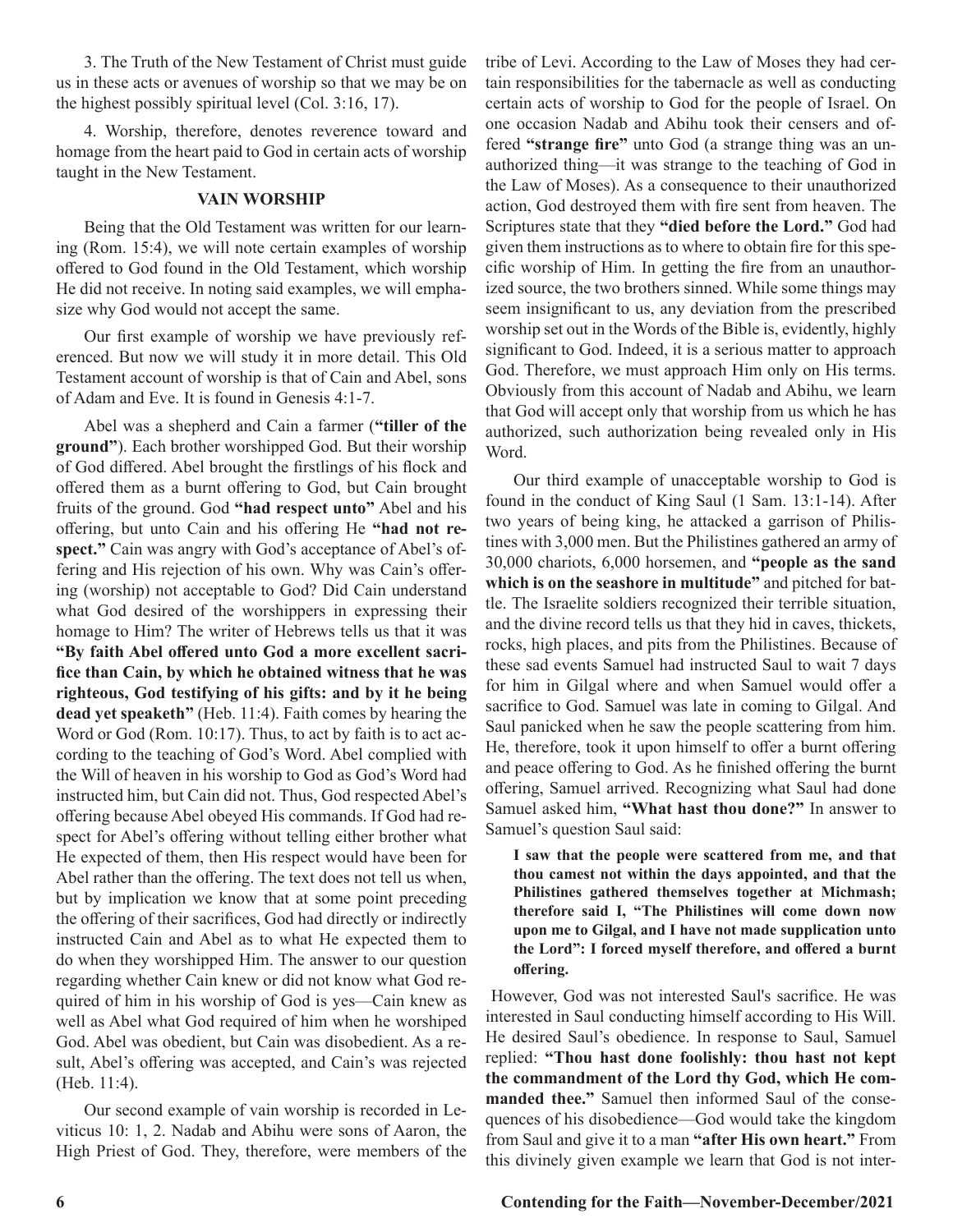ested only in sacrifice, but, more importantly, obedience to His Will.

Our next example of vain worship is again from the life Saul. It is found in 1 Samuel 15:1-31. The record reveals that God commanded Saul to: **"Go and smite Amalek, and utterly destroy all that they have, and spare them not; but slay both man and woman, infant and suckling, ox and sheep, camel and ass."** The reason God ordered their annihilation is found in verse 2. The Amalekites had laid in wait for Israel as they left Egypt (Exodus 17:8-16). God had, therefore promised, **"The Lord will have war with Amalek from generation to generation."** In his war with the Amalekites, Saul's army numbered 200,000 footmen and 10,000 men of Judah. Saul destroyed all the Amalekites except for one person namely, Agag, the king of the Amalekites. Saul also brought back alive to Israel the best of the Amalekites' livestock. However, God had commanded Saul to: **"Go and smite Amalek, and utterly destroy all that they have, and spare them not; but slay both man and woman, infant and suckling, ox and sheep, camel and ass."** Thus, God told Samuel: **"It repenteth me that I have set up Saul to be king: for he is turned back from following me, and hath not performed my commandments."** But Saul told Samuel, **"I have performed the commandment of the Lord."**  Saul's false statement teaches us to what extent one may go in deceiving himself into thinking he has done God's Will when he knows he has not obeyed all that God commanded him to do. Samuel summed up God's anger with Saul when he declared:

**Hath the Lord as great delight in burnt offerings and sacrifices, as in obeying the voice of the Lord? Behold, to obey is better than sacrifice, and to hearken than the fat of rams. For rebellion is as the sin of witchcraft, and stubbornness is as iniquity and idolatry"** (verses 22, 23).

From these examples from the Old Testament, it is obvious that God will not allow anyone or anything to take the place of one's obedience to His Will. And this certainly applies to man's worship of God. Whether men in the past were under the laws of Patriarchy or Moses, or today under Christ's Law, proof of one's proper love for, and faith in God and His Will has always been obedience to the same (Ecc. 12:13; John 14:15; Heb. 5:9; 1 Pet. 1:22; 1 John 2:3-5; 5:2, 3). There is simply no substitute for obedience.

#### **NEW TESTAMENT WORSHIP**

Paul declares that every thing we say and do must be authorized by Jesus Christ (Col. 3:17). In other words, since we are to **"walk by faith and not by sight,"** and faith comes by hearing the Word of God, then to walk by faith is to live our lives in the way the New Testament of Christ tells us to live them (Mat. 28:18; John 14:6; 2 Cor. 5:7; Rom. 10:17). Of course, this includes the worship of Christians in the Lord's church.

When we examine all the New Testament has to say

**Contending for the Faith—November-December/2021 7**

regarding the worship of the Lord's church, we conclude that in the first day of the week worship assembly singing, praying, preaching, contributing of our means and partaking of the Lord's Supper are the only acts of Worship in which Christians are to engage. Notice that two of these acts are limited to the first day of the week worship assemblies of the saints. They are: contributing of our means and the observance of the Lord's Supper (Acts 20:7; 1 Cor. 16:1, 2). However, regarding the use of our money, it must be pointed out that there is New Testament authorization for using our funds as we have opportunity to help others throughout the week (2 Cor. 8, 9; Gal. 6:10).

The direct statements, examples, and implications of the New Testament authorize no other acts of worship by which the Lord's church is to worship God. Let us, therefore, study the five acts or avenues of worship ordained by God in the last Will and Testament of His Son.

#### **PREACHING**

When Paul assembled to worship God with the church in the city of Troas, he preached to them (Acts 20:7). The *American Standard Version* (1901) says Paul **"discoursed"**  with them. The meaning of the Greek word translated **"discoursed"** is this: as Paul taught them he answered their questions and even argued the case of God with them in his presentation of the Truth of the Gospel. In setting out the Truth of God properly, the preacher must reason with the people (Tit. 1:3; Isa. 1:18f; Jer. 30, 31; Mat. 3:1-12). We are to prove all things and hold fast that which is good (1 The. 5:21). And, in teaching the people, he certainly may and should answer their questions (1 Pet. 3:15). Publicly and daily for two years Paul **"reasoned"** in the school of Tyrannus (Acts 19:9). If he did this daily (and he did), and the first day of the week is a day (and it is), then he also did this kind of preaching on the first day of the week (and the divine record explicitly says he did—Acts 20:7). This Paul also did at Corinth while he worked with Aquila and Priscilla (Acts 18:4, 7, 11). Thus, we learn the nature of the study of the Bible as an act of homage paid to God in the worship assemblies of the saints.

#### **GIVING OF OUR MEANS**

In 1 Corinthians 16:1, 2, we read an apostolic order from the apostle Paul to the churches. In it he declares that Christians are to lay by in store of their means as they have been prospered during the preceding week so they could, on the first day of the week in the worship assemblies, cheerfully and without grudging contribute of their means to the work of the Lord (2 Cor. 9:7). We also learn from 2 Corinthians 8:8 that Christians giving of their means prove the sincerity of their love for the Lord. Furthermore, in 2 Corinthians 8 and 9, we are taught that Christians are authorized to give more than their normal amount (as they have been prospered) when a special opportunity avails itself such as the occasion recorded in the chapters of the previous sentence. And, from Galatians 6:10, we learn that as opportunities avail them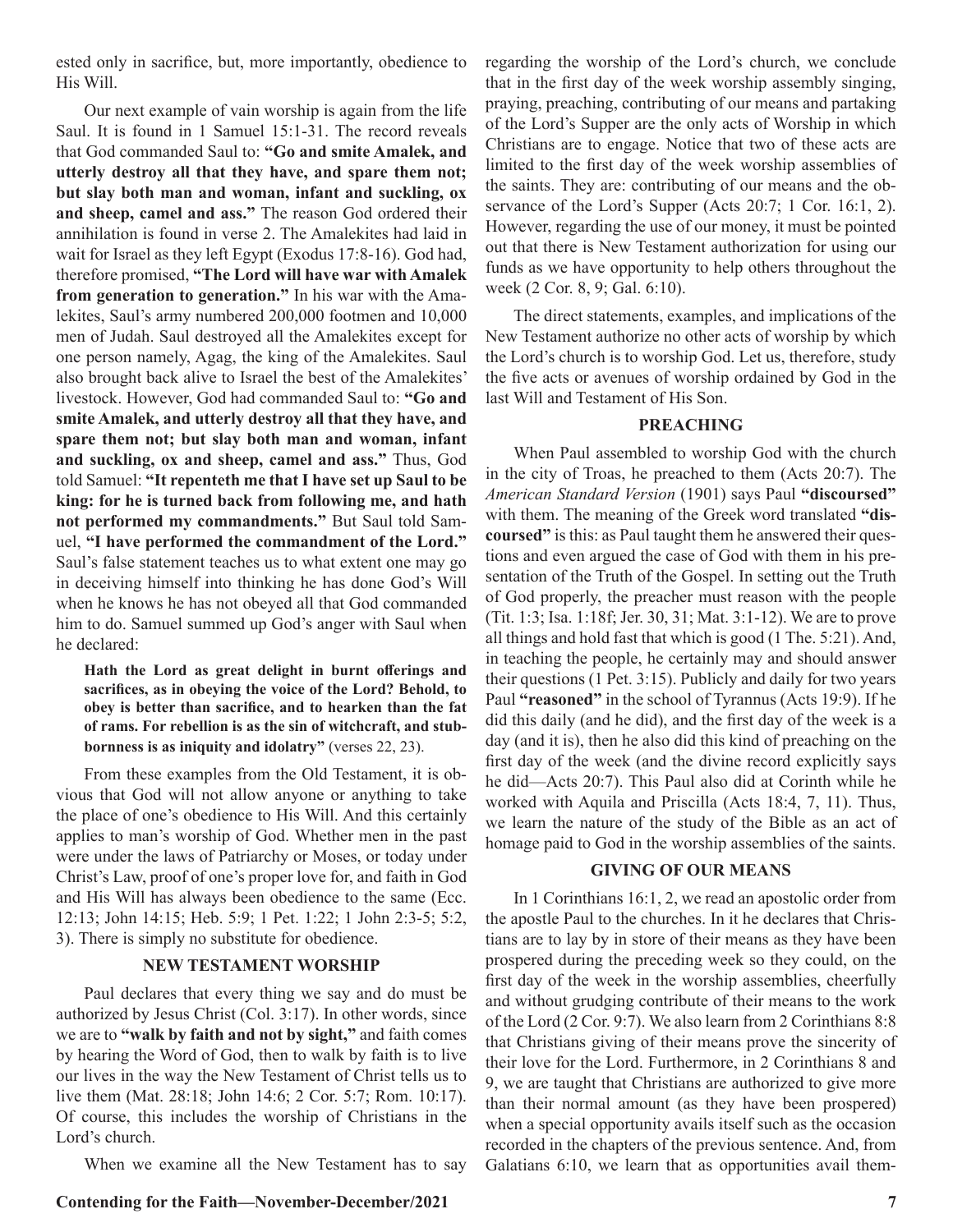selves from day to day, each Christian is authorized to give whatever is necessary and right to alleviate the suffering and needs of others which giving is also beyond what is normally given on the first day of every week.

The previous passages touch on the giving done by Christians. And it should be noted that the giving of 1 Corinthians 16:1, 2 pertains to giving of our means as an act of worship in the worship assemblies of the Lord's church on the first day of the week. It is an order with which we must comply if our worship is going to be complete and acceptable to God. Indeed, we sin if we refuse to comply with this divine mandate governing our giving of our means to God on the first day of the week.

#### **PRAYER**

The purpose of the parable given in Luke 18 is revealed to us in the first verse of the chapter "**that men ought always to pray, and not faint."** Paul declared that Christians are to **"pray without ceasing"** (1 The. 5:17). Paul and Christ were teaching the same thing. What is it they were teaching? Answer: We should realize our complete dependence on God. In doing so, we should routinely and with regularity engage in prayer to God to express our thanksgiving for His care for us and to ask for help in time of need as set out in the model prayer given by Jesus to help guide us in praying correctly (Mat. 6:9-13; Luke 11:2-4; Heb. 4:16). Thus, prayer is an integral part of Christian living.

In view of the fact that all prayers in the very nature of the case, whether private or public, are acts of worship, certainly we are going to engage in prayer in the assemblies of Christians convened for the purpose of worshipping God. We should, therefore, be aware of our authority from God to pray to the Father (our aim) and only to the Father. The imperative is to pray readily and routinely. The action is worship with each Christian participating, our attitude (in spirit) of having our minds set upon the Father and the authority for our prayer (in truth—John 17: 17; Col. 3:17). Thus, there are special responsibilities incumbent upon those who lead us in prayer in the public assemblies of worship. It should go without saying that only faithful men who know what they are doing should be called upon to lead the assembly in prayer. Therefore, the men who lead the assembly of worshippers in prayer should (must) be taught and trained regarding the Scriptural teaching about prayer before they are called upon to lead the assembly in prayer, or, for that matter, in any other act of worship. This training involves their understanding of speaking so as everyone can hear what they are praying. For how can they lead others in prayer when they cannot be understood by all of the worshippers and how can anyone say "amen" to the prayer when it is finished if they do not know what the leader of the prayer said? To ask the previous question is to answer it. Those who lead in prayer will have been taught what an appropriate public prayer is and the purpose for it. They will have learned, prior to their leading the assembly in prayer, that prayers are not sermons to the congregation, and they are not designed to cover all the private matters of the leader or every intimate need of every member of the church. If prayer leaders would follow the model prayer in general and the prayers of thanksgiving by Christ for the bread and the fruit of the vine when He instituted the Lord's Supper, as well as when to pray for special matters, the worship assembly would be edified. But when brethren pray a disorganized rambling prayer covering every thing from "Dan to Beersheba" and offer thanksgiving for everything but the bread and fruit of the vine when observing the Lord's Supper, and like spiritual catastrophes, the result is anything but edifying. If nothing else will work, knowing that we are authorized to write notes to help us in speaking what needs to be said in teaching God's Word to the people, then surely we can see the Biblical authorization to write ourselves notes to remind ourselves of what ought to be said when we lead the church in speaking to God. May God help us to be better prepared in speaking soberly and reverently to the Great "I AM," He who was, is and ever shall be the only True and Living God—Our Heavenly Father.

#### **SINGING**

When one considers the totality of the information regarding music given in the New Testament whereby God is worshipped, the only kind of music found is singing and the only kinds of songs to be used are psalms, hymns, and spiritual songs. Remember in our worship of God (as is true regarding every aspect of our lives) we are to do only what is authorized by the New Testament (Col. 3:17). Thus, and again, singing is the only kind of music authorized by God whereby we are to worship Him. Divine authority limits our choices of the kind of music we may employ in our worship to God. Thus, since we have no authority from our King to use mechanical instruments of music, or humming, or whistling, or clapping, or stamping of feet, or snapping of fingers, or the human voice sounding like mechanical instruments of music or any other kind of music, then we do not employ such things in our worship to God. This is the way that is right and cannot be wrong. To do otherwise is to act without the authority of Jesus Christ, our King, and, therefore, to act presumptuously. It was Jesus who said, **"If ye love me, you will keep my commandments"** (John 14:15; *ASV*, 1901).

Furthermore, every member of the worship assembly is to participate in the worship of God. That being the case, if it could be proven from the Scriptures (which one cannot successfully do) that some other kind of music was authorized to worship God, every member of that assembly must use a mechanical instrument of music in order to worship God acceptably. Indeed, every member of the assembly convened to worship God must sing (Eph. 5:19; Col. 3:16). No one can worship God acceptably by proxy and that includes someone singing, praying, and giving of their means, and so on for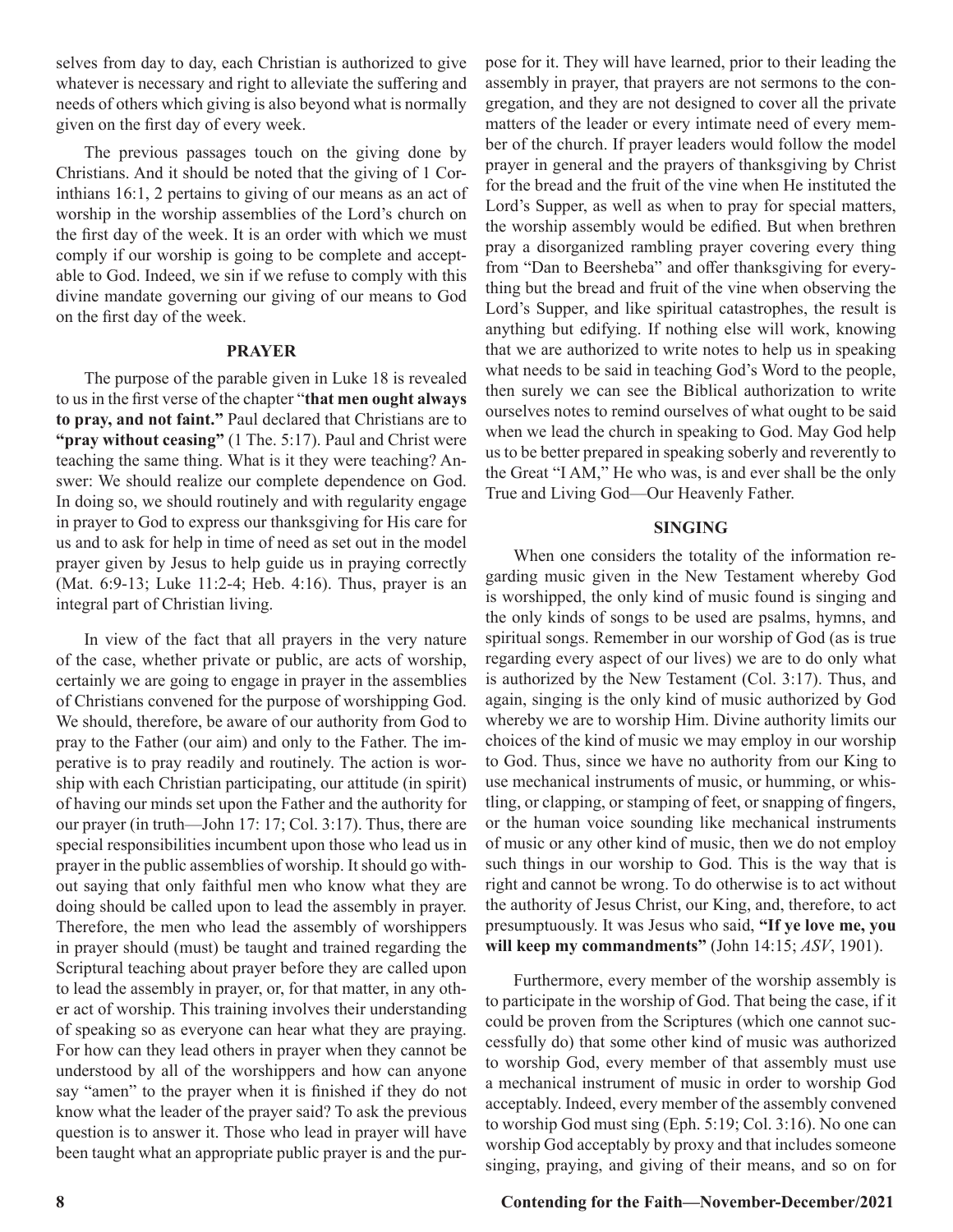#### someone else.

### **ATTEMPTS TO JUSTIFY MECHANICAL INSTRU-MENTS OF MUSIC IN THE WORSHIP OF GOD**

In their efforts to justify the use of mechanical instruments of music in the worship of God, many have come up with all sorts of sophistry. At this place in our study, we give attention to some of the major efforts to justify unscriptural music in the worship of God.

#### *"The Bible Does Not Forbid Mechanical Instruments Of Music"*

In building the great ark ordered by God, Noah used only Gopher wood. Why did he do that? Answer: Because God in authorizing the ark specified Gopher wood and no other kind of wood. Thus, since He was silent regarding any other kind of wood, Noah knew to use only Gopher wood, because God had specified it and no other (Gen. 6:14). Gopher wood was included in the ark because God authorized it. All other woods were excluded because they were not authorized. For the same reason that Noah only used Gopher wood in the ark (God specified it), we only use singing in our worship to God.

#### *"David used mechanical instruments of music in his worship of God"*

Indeed, David did use mechanical instruments in worship to God. But he also had more than one wife, kept the Sabbath, approached God through the Levitical Priesthood, and many other things he did that are no part of the teaching of the New Testament. We are under the authority of Jesus Christ, not David or Moses (Mat: 28:18). To use David as our authority is contrary to the teaching of Jesus Christ (Col. 3:17). Of a truth, while David lived and served God under the authority of the Law of Moses, he would not have countenanced anyone using him as authority to do anything in one's approach to God.

#### *"We should use our talents for God"*

My late maternal grandmother was a member of the Lord's church and an expert at crocheting. From the time I stood at her knee until the infirmities of age robbed her of her ability, I was amazed as I watched her hands move so rapidly that I could not follow the needles at work. We continue to possess many of her fine works, bedspreads, and the like. Should she have been allowed to crochet in the worship assembly of the saints as an act of worship to God? If the premise that we should be allowed to use our talents in our worship to God is true, then my grandmother could have done crocheting as an act of worship to God, and He would have been pleased. Furthermore, we would have sinned if we had prohibited her from so doing. Indeed, if consistent in the application of such a premise (which such persons rarely if ever are), it would be proper for the carpenter, the plumber, the surgeon, and so on to use their talents to worship God. But the premise is false. We are to do only what

is authorized in the New Testament in our worship to God. Anything else is sin.

#### *"It makes us feel good"*

If our likes, dislikes, and feelings are to be the source of authority for what we do or do not do in worship, then what will be kept out of worship? And who could have the authority to keep out anything? Indeed, who would regulate it at all? Saul of Tarsus was involved in all sorts of sins because, as he said of that time in his life, **"I verily thought with myself that I ought to do many things contrary to the name of Jesus of Nazareth. Which thing I also did…"** (Acts 26:9, 10). Indeed, when the saints were put to death Saul **"gave his voice against them"**—he voted to kill them (Acts 26:10). Only when we do things in the name of Jesus of Nazareth—and that includes acts of worship—are we pleasing to God.

## *"If mechanical instruments of music are in heaven, then why not the church"*

This argument, such as it is, is based on an assumption, that there are literal earthly harps in heaven. Those who make this argument refer to Revelation 8:5; 14:2 and 15:2 with the preconceived idea (another assumption) that everything done in heaven is acceptable to God and thus approved by Him on earth. Of course, in heaven there is neither giving or taking in marriage. Does this mean that it should be the same on earth (Luke 20:34-36)? Per their false premise, they are forced to argue for no marriage on earth. They further assume that spirit beings (angels) have material earthly harps. The truth is this, said scriptures are figurative. The harps stand for the singing. Let them read the whole of the previously cited verses in their context and see for themselves that the harps stand for voices of those who are singing. But again, if they are consistent with their false premise, the only mechanical music for which they have found authority are harps—and how many of them limit themselves to harps? It would mean that each worshipper must play on a literal harp. Now, where is the denominational church that does this? Again, we must have New Testament authority for all we believe and practice and nothing more or less.

#### *"Mechanical instruments of music are only aids to singing"*

This argument comes from a lack of understanding of how the Bible authorizes anyone to do anything. It also confuses matters of obligation with optional matters as well as the difference in aids and additions. Furthermore, it does not recognize the difference in specific terms and general terms. Moreover, it does not realize that with every obligation that God places on man, there are different options from which we may choose to discharge the obligation.

In the case of the music whereby we worship God, we have already noted that it is singing that we are obligated to do when it comes to the kind of music the New Testa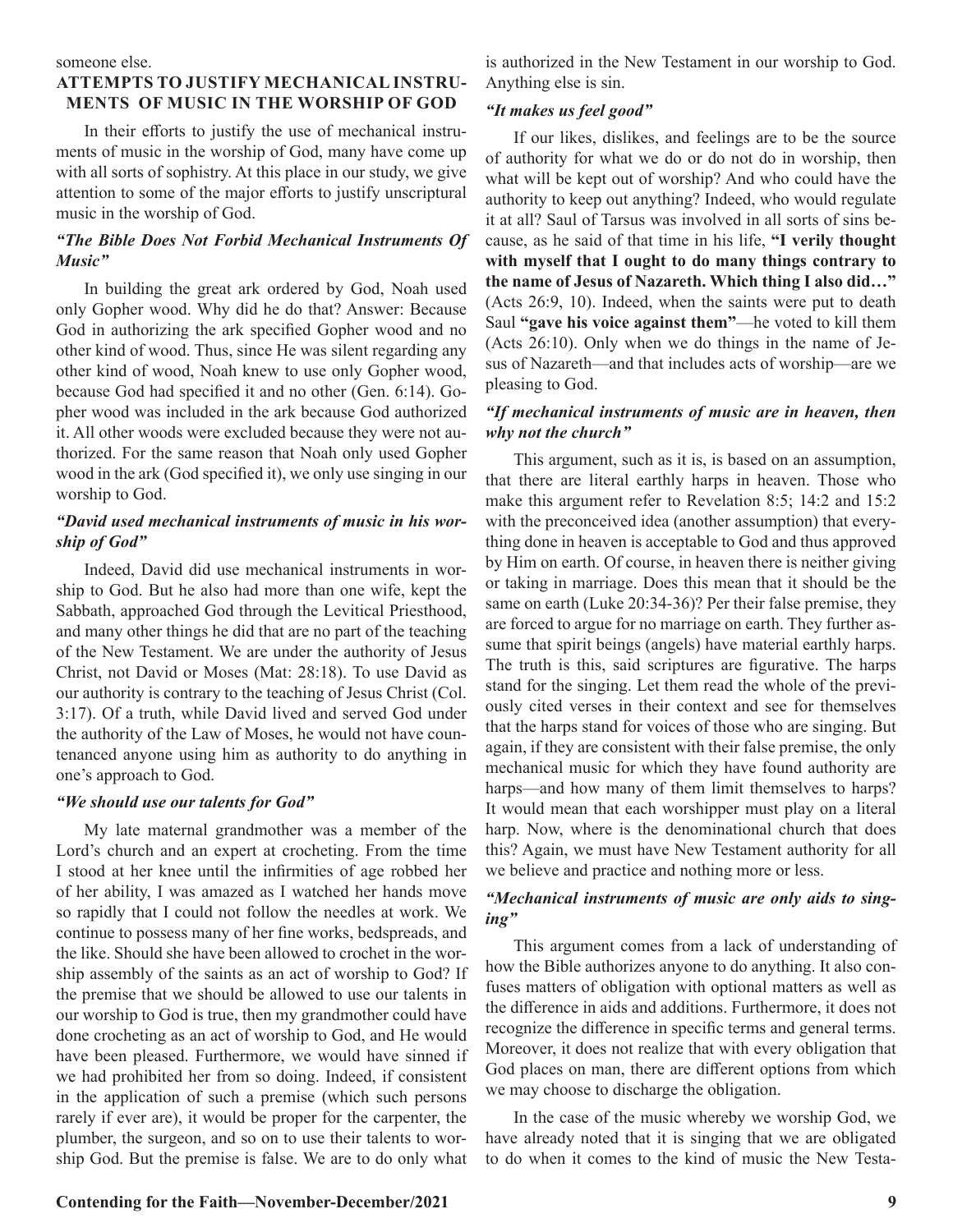ment authorizes Christians to use in their worship of God (Eph. 5:19). We will be so bold as to say that anything that helps us sing is an aid to us in the discharging of our obligation to sing. Any mechanical instrument of music may be played without anyone singing along with it. It is another kind of music—a kind not authorized by the New Testament for Christians to use in worship to God. Song books, pitch pipes, tuning forks, microphones, baptisteries, buildings, lighting, heating and air conditioning, classrooms, and so on are aids that help us in discharging certain Biblical obligations placed upon us by God's authoritative word. Mechanical instruments of music and other unauthorized music are not aids to us as we discharge our obligation to sing—they are other kinds of music—kinds of music not authorized by the New Testament for Christians to use to worship God.

If one can understand that there are different modes or kinds of transportation, one should be able to understand that there are different kinds of music. If I were to tell you to walk from Houston, Texas to Memphis, Tennessee and I will give you \$5,000. I would not be obligated to give the \$5,000 to you if you walked half of the way specified and then rode the rest of the way. The reason being is this—you did not walk all the way. And walking was the specified kind of transportation in which you were obligated to engage in order to receive the \$5,000. You walked part of the way and rode the rest of the way. On the other hand, if you walked half of the way and bought a walking stick to help or aid you in walking the rest of the way, you would have continued to use the mode of transportation specified in the agreement, which kind of transportation is necessary for you to engage in if you are to get the \$5,000. The walking stick helped you do only what I specified for you to do in the kind of traveling (walking) you must do in order for you to receive the money.

As the riding in our illustration is not walking, so playing on a mechanical instrument of music is not singing. We must do only what is authorized in the New Testament.

#### *"The Greek word psallo authorizes mechanical instruments of music in the worship of God."*

This argument is based on the fact that the **"making melody"** of Ephesians 5:19 translates a form of the Greek word *psallo*. This argument does not consider mechanical instruments of music in the area of options but declares that such are demanded in the worship by the definition of the Greek word *psallo*. Is this the case? Let us see if it is. It is true that in the etymology of (the history of the development of the word) *psallo* that it means "to pluck, pull or twang the strings of a mechanical instrument." However, if there was any merit to this argument (which there is not) the only kind of mechanical music one would be authorized to employ in worship would be mechanical stringed instruments. Well, there goes the organ and everything else that does not make music by the plucking or twanging strings.

However, *psallo* has other meanings besides those previ-

ously noted. It means to pluck the hair, the beard, to twang a carpenter's line as well as plucking the strings of a mechanical musical instrument. By the first century A. D., Thayer, in his Greek lexicon, says the word had come to mean sing.

It is important to understand that in Ephesians 5:19 *psallo* is not the only word in the verse. One cannot tell from the definition of *psallo* or the translation of it (**"making melody"**) what strings are plucked and where the melody is made. One must read the entire sentence to get the complete thought. And it does not take a direct revelation from heaven by the Holy Spirit for anyone who can read about 5th grade level of English to understand the verse to say that the strings that are plucked are those of the heart or inward man, or spirit—that is where the melody is made. Indeed, that is exactly what the verse states—**"singing and making melody in your heart to the Lord."** There is, therefore, no authority whatsoever found for mechanical instruments of music in the form of the Greek word *psallo* found in Ephesians 5:19.

#### **THE LORD'S SUPPER**

The institution of the Lord's Supper is found in Matthew 26:26-29; Mark 14:22-25; Luke 22:15-20. The apostle Paul refers to the institution of it in 1 Corinthians 11:23- 29. From the previously noted Scriptures we learn that the Supper was: (1) instituted after the observance of the Jewish Passover Feast; (2) what the elements comprising the Supper are as well as what they represent; (3) that it would be observed in the kingdom by its citizens who, in observing it, who would eat it;  $(4)$  how to observe it;  $(5)$  what it is not; and, (6) that it proclaims the death of Christ until He comes again. However, from the preceding verses no certain day to observe it is found. But the previous Scriptures are not all the New Testament has to teach regarding the Lord's Supper.

In Acts 20:7 we read **"And upon the first day of the week, when the disciples came together to break bread, Paul preached unto them, ready to depart on the morrow; and continued his speech until midnight."** In the preceding verse, we have an account of a certain action of the church in Troas. It relates what the church did on every first day of each week (for so the Greek declares). They **"came together"** for a certain purpose—**"to break bread."** Does anyone seriously think that the church in Troas came together on the first day of each week to sit around and literally break bread into pieces? Of course, they did not. **"To break bread"** is what grammarians call a synecdoche. A synecdoche is where a part of anything stands for the whole thing or the whole thing stands for a part of it. The expression **"To break bread"** in Acts 20:7 simply stands for at least the whole of the Lord's Supper or possibly the whole first day of the week worship in which Christians engaged. This first day of the week worship was decidedly different from any worship assembly on any other day of the week because the Lord's Supper was observed in the first day of the week

#### **10 Contending for the Faith—November-December/2021**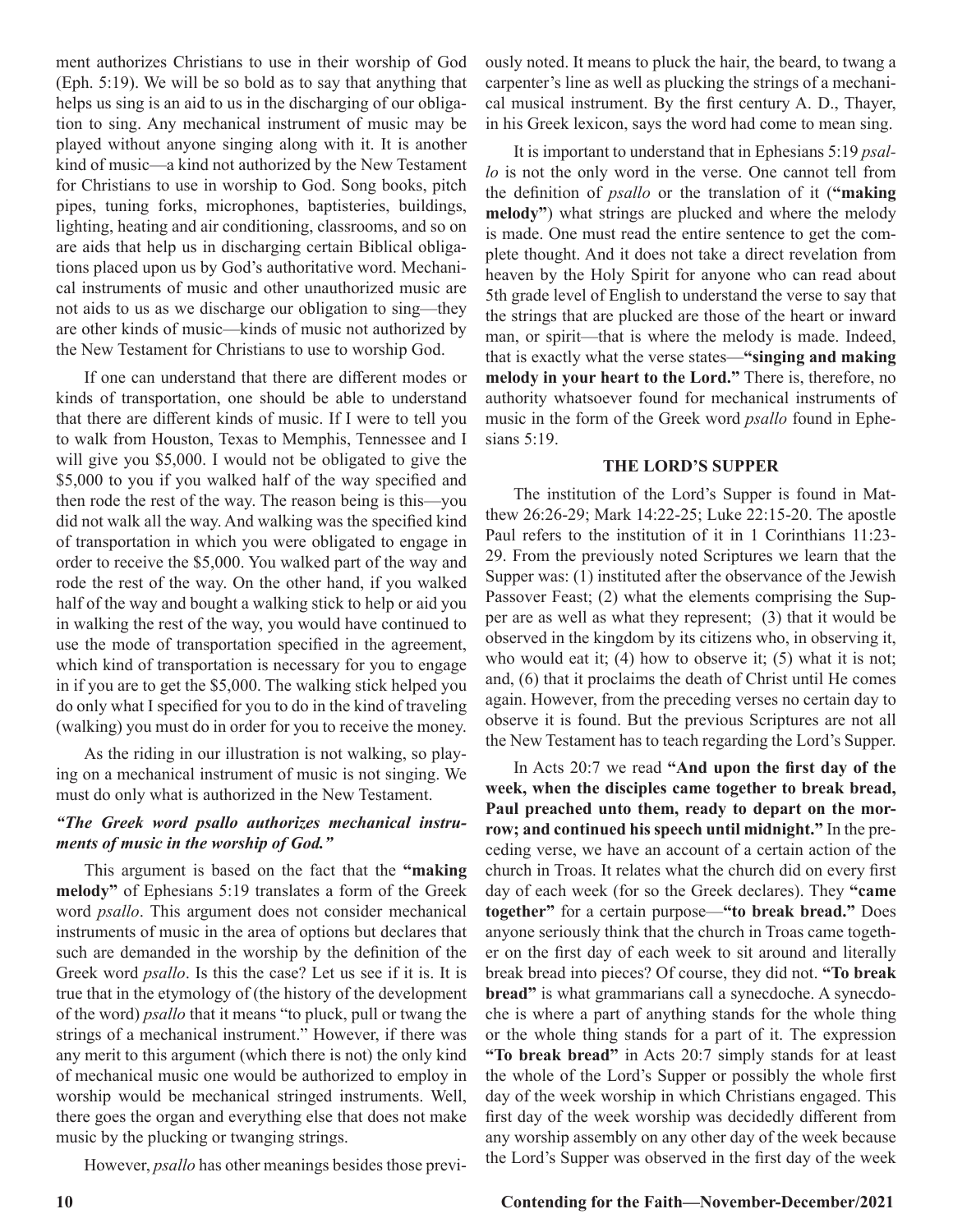worship assemblies.

Certainly, Paul was in a hurry to get to Jerusalem, but he waited seven days to be with the church (Acts 20:16). It was the apostle Paul who had taught the Gospel to these brethren. Thus, he had taught them about the worship of the church, and this would mean that he had taught them about the Lord's Supper and when to observe it. Therefore, Paul knew that the faithful brethren would assembly on the first day of the week and, thus, though in a rush to get to Jerusalem, he waited for the first day of the week assembly of the church in Troas. In that assembly he, too, worshipped with and preached to them.

When we see that: (1) Paul commanded that the routine contribution of our means is to be collected on the first day of the week  $(1 \text{ Cor. } 16:1,2)$ ;  $(2)$  the church at Troas assembled on the first day of the week; (3) the apostle Paul waited seven days to assemble with and participate in the first day of the week worship assembly in Troas, then (4) we see this account of the action of the church in Troas along with the information from Matthew, Mark, Luke, and 1 Corinthians 11, becomes an example (pattern) that, as far as the time to observe the Lord's Supper is concerned, is authoritative and (5) we are, therefore, authorized to partake of the Lord's Supper only on the first day of every week because (6) that is the only time we have plainly set out in the New Testament designating the time and place to observe it. Thus, (7) when we have the authority to do something, but not the

explicit time, and so on to do it, and we also have the account of an apostolic approved action of the church doing it at a certain time, (8) we understand that the account of that action is an example (pattern) that must be followed to fully obey the specific thing we are obligated to do. To partake of the Lord's Supper on any other day other than the first day of the week is to sin. Why is this the case? Answer: Because we have no authority to partake of it on any other day than the first day of the every week. Please remember that the New Testament authorizes by direct statements, examples, and implication. It authorizes in no other way.

#### **CONCLUSION**

In this brief study we have attempted to set out only what the New Testament teaches and authorizes about the worship of Christians today. We hope that this brief study will cause the reader to seriously consider the worship of God to be done in a serious, sober, and Scriptural manner. Let us be determined not to allow anyone to lead us away from the authoritative Scriptures that not only lead us to Christ but teach us all about the Lord's church in its organization, work and, yes, its worship of God.

#### **End Note**

**1** John Hubley, "Should Feelings Drive Our Devotion To God? Romans 12:1ff.", *Mindheart Foundation*, May 2003. All rights reserved.

> **—25403 Lancewood Dr. Spring, TX 77373**

# **MUSINGS FROM THE LATE BENARD KAGAGA**

## *WHY DO WE PREACH THE GOSPEL?*

There are so many things we cannot separate for God has joined them together. One of these is preaching and salvation of man. God commanded us to **"Go"** (Mark 16:15-16) out preaching the soul saving gospel of our Lord to whoever will obey His power to save (Rom. 1:16-17), but the question is why do we preach the gospel? This is asked because many folks have missed the focus for this.

We preach the gospel of our Lord Jesus to declare the Good News. As the Apostle Paul said, **"How beautiful are the feet of them that preach the gospel of peace, and bring glad tidings of good things!"** (Rom. 10:15b), that is declaring the plan of salvation to mankind and creating the hope of being with God in heaven when the Lord will come for His kingdom **"Then cometh the end, when he shall have delivered up the kingdom to God, even the Father; when he shall have put down all rule and all authority and power."** (1 Cor. 15:24).

Also, as we go out preaching the gospel, we need to declare the Lord as John did when he said, **"Behold the Lamb of God, which taketh away the sin of the world."** (John 1:29b). It was and is **"good news"** that Christ died for all (Heb. 4:15), was buried, and resurrected (1 Cor. 15:1-4).

We preach the gospel to present the truth. It is sad to see denominational bodies saying they are preaching the truth. It cannot be true that they do, for it is only faithful churches of Christ that preach the soul saving gospel. As Paul said, **"… the house of God, which is the church of the living God, the pillar and ground of the truth"** (1 Tim. 3:15). So the creator has loosed the method of preaching and has bound the message—TRUTH (John 8:31-32) and God's **"word is truth"** (John 17:17).

We preach the gospel to inform the listeners of salvation. Thus, the word of truth must be preached (Rom. 10:15a). The word of truth must be heard. As Paul said, **"how shall they hear without a preacher?"** (Rom. 10:14c). The Word of truth must be heeded (Jam. 1:18-25).